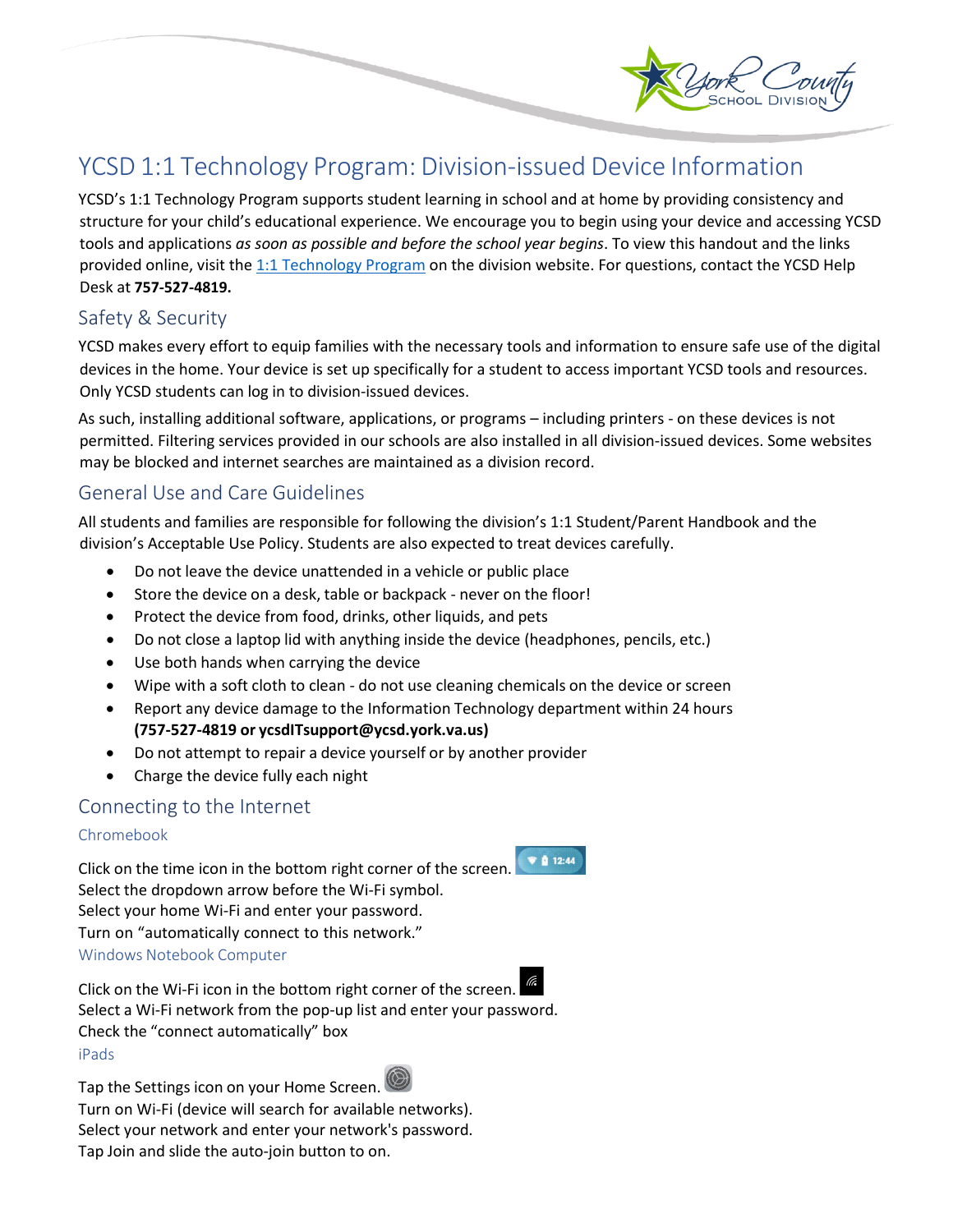# Logging in and Using Your Device

You must have your student ID to use a division-issued device. The student's username is the Student ID number (also their lunch number) and **@ystu.ycsd.york.va.us**. Example**: [123456@ystu.ycsd.york.va.us](mailto:123456@ystu.ycsd.york.va.us)**

- Schools provide new students a username and password in a secure "account letter" shortly after enrollment. If you have not yet received this letter or email, please call the school for assistance.
- Returning students who do not know their student ID or password, can contact the YCSD Help Desk at **757- 527-4819** or their school office.

### Chrome Devices

- 1. Connect to Wi-Fi
- 2. Click Add Person
- 3. Click Next
- 4. Enter your YCSD username (123456@ystu.ycsd.york.va.us)
- 5. Click Next
- 6. Enter your password
- 7. Click Sign In
- 8. Select Stay Signed In
- 9. Click Get Started

#### Windows Devices

- 1. Connect to Wi-Fi
- 2. Click Other User
- 3. Enter your YCSD username [\(123456@ystu.ycsd.york.va.us\)](mailto:123456@ystu.ycsd.york.va.us)
- 4. Enter your password
- 5. Press the enter key

### YCSD programs and applications

#### Canvas

A Learning Management System (LMS), Canvas is an online platform that serves as the central site for class assignments and materials, due dates, resources and teacher feedback. Students can also take assessments online via Mastery Connect in Canvas.

**Student Account Access:** <https://ycsd.instructure.com/login/saml/7> **Parent Account Access:** <https://ycsd.instructure.com/login/canvas>

*\* Students must generate a Pairing Code for parent accounts from their Canvas account - Settings - Pair with Observer*

To learn more about Canvas, visit [yorkcountyschools.org/Canvas](https://yorkcountyschools.org/Canvas) for helpful "how-to" videos, tips and links.

### MicrosoftOffice 365 and Teams

Office 365 is the cloud-based version of Microsoft Office suite (Word, Excel, PowerPoint, Outlook Email, etc.) that also includes tools such as OneNote and Teams. YCSD uses Office 365 as a means for students and staff to collaborate, create and store documents and work, and hold video conference meetings.

- One Drive create, save and store student work (files and documents)
- Outlook access student YCSD email (*Per the YCSD AUP - "Students under the age of 13 will only be able to send and receive email from staff and students from within the division.")*
- Teams participate in video conferencing, virtual learning and collaboration

### **Student Account Access:**

Chromebook: use the YCSD bookmark link in the top right of the web browser

click on the three stacked dots and click bookmarks

Windows Notebook Computer: go to **[portal.office.com](https://login.microsoftonline.com/common/oauth2/authorize?client_id=4345a7b9-9a63-4910-a426-35363201d503&redirect_uri=https%3A%2F%2Fwww.office.com%2Flanding&response_type=code%20id_token&scope=openid%20profile&response_mode=form_post&nonce=637339670989737828.YTI0ZGZkMWItNjkzNy00ODE0LWIxNDctZGY2NTE1ZDY4NDU3MGFkOWE5OTgtYzczMy00NzM0LTk5NmQtZDQxNDA0ODlhODkz&ui_locales=en-US&mkt=en-US&client-request-id=9b86002b-3f05-4ca8-9c19-b8b41f062a99&state=a-UQc85xffFIsXdg-qeZ5rLMY6oBpXy1i3bTeeLNhUS6eHoxofjSYEc_nHReEe-LzPOohYhHmWoikuCudfK5s9qrOg-2THMPXjJleIswEnmppE2fZBoZd3Cbt524jkgHCtIimZECZU-xuuRR4Qq9LM0VaqaXcLWwXnBCfKJ1CgjHL8oYKlLPKS0HKM-ZOmNVbPUlWSM62bezUy4KLBgqoQDowsjV0qvDGxkmxs7aYz6VnKG1QzE9CQwETwp-bekm_CR1w1FqNdWQ_7gYpONEXt_UsKvqK0OwPCb9iQEHBVs&x-client-SKU=ID_NETSTANDARD2_0&x-client-ver=6.6.0.0)** and log in using YCSD username and password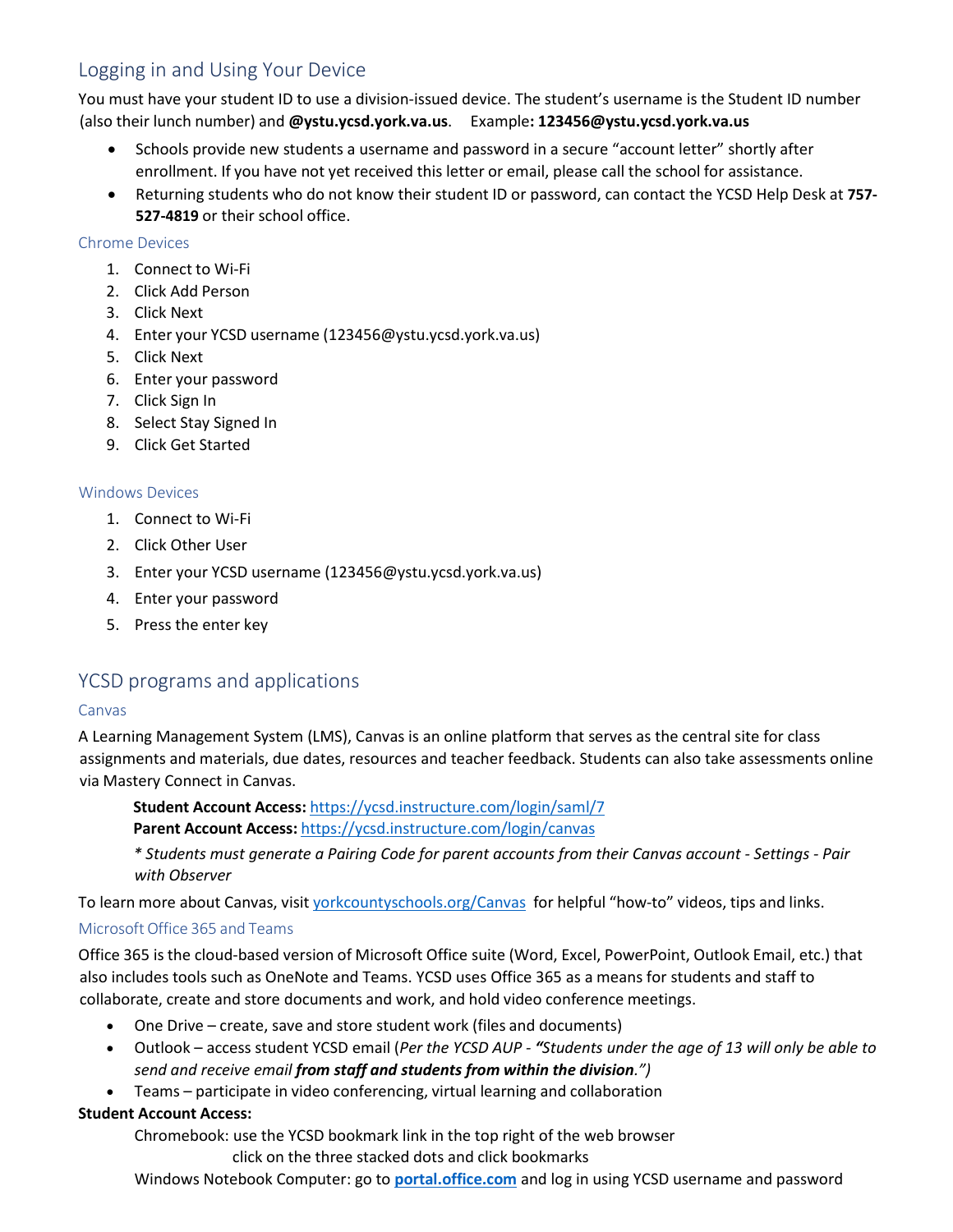iPad: click on the YCSD icon to access

#### Aspen

Aspen is the division's official student information system (SIS) to provide secure access to official student grades, attendance and other data.

**Account Access: [yorksis.ycsd.york.va.us/aspen/logon.do](https://yorksis.ycsd.york.va.us/aspen/logon.do)**

**Student Accounts:** use your YCSD student ID and division password